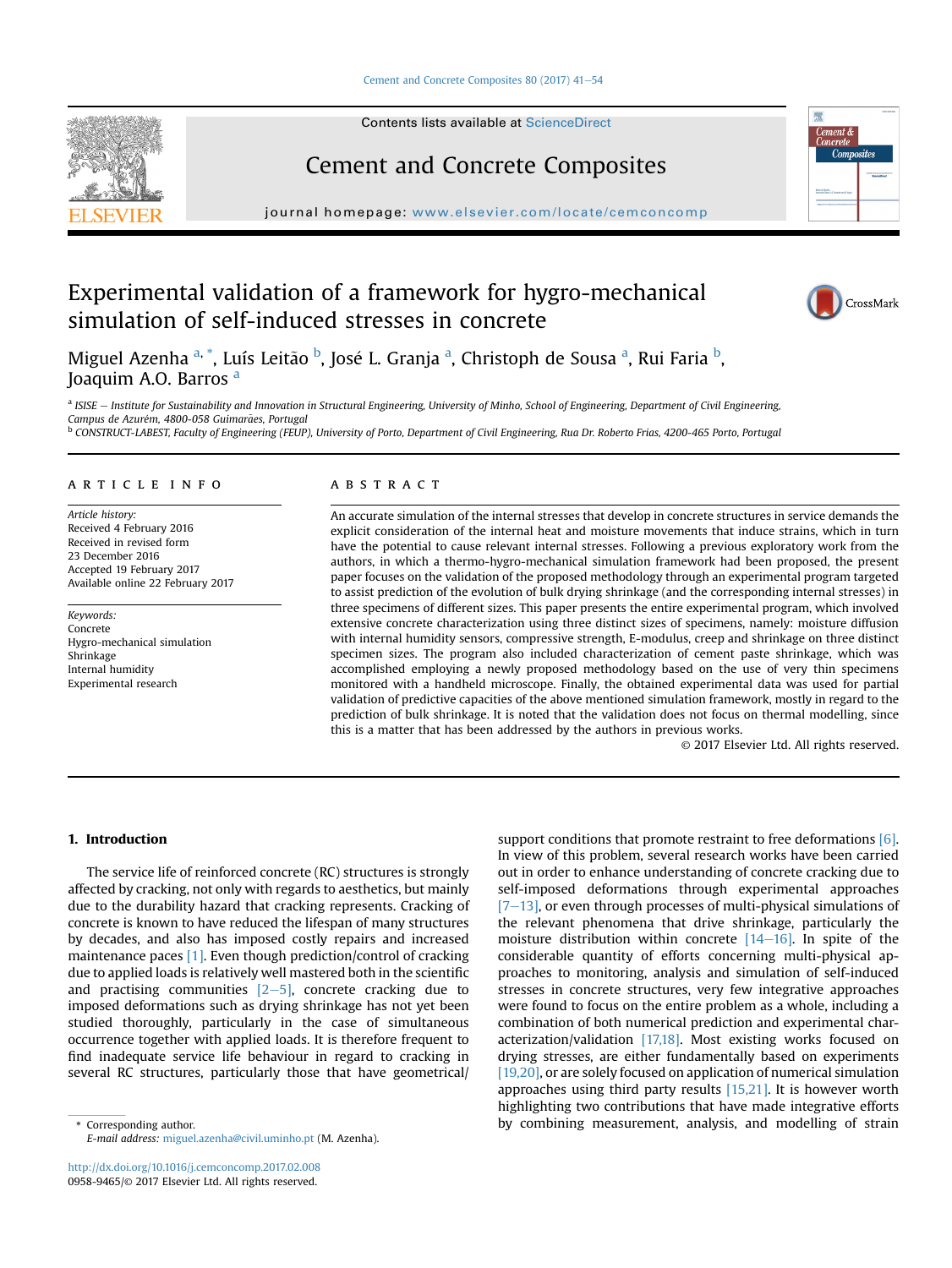variation of drying specimens: the works of Grasley et al. [17] and Kim et al. [18]. Even though such works provided insights into the non-uniform development of stresses within drying specimens, they still leave issues unresolved, particularly in regard to the validation and study of more than a single size of specimen.

This paper intends to fill the above identified research gap by expanding a previous research focused on the proposal of a thermo-hygro-mechanical framework [14], supporting it with material characterization and validation through comparison of numerical predictions with experimentally observed behaviour. The entire study is focused on the experimental characterization of moisture fields in concrete prisms, together with the observation of their bulk shrinkage, with a special focus on observing the effect of specimen size. No specific emphasis is given to the characterization of thermal properties, or the validation of thermal simulations, as the expected temperature variations are very low, and this concern has been extensively addressed by the authors in previous publications that used the same basic framework [9,22]. A strong emphasis is given to the establishment of a valid experimental technique that allows relating the reduction of internal humidity of concrete to its natural tendency to shrink. This newly proposed technique is based on tests with cement pastes, where shrinkage strains are calculated from optical measurements assisted by a microscope, and are thereafter up scaled to concrete level via a homogenization model.

Finally, the entire set of experimental data is used to provide a validation of the above-mentioned thermo-hygro-mechanical framework to make good predictions of bulk shrinkage of the concrete specimens (which were measured experimentally), when fed with adequate parameters that are robustly supported by the overall experimental program. However, it is to be noted, that the parameters for simulation of moisture fields were attained through back-analysis of the measured data, following a procedure consistent with [23].

As far as the organization of this paper is concerned, Section 2 deals with the general description of the modelling framework that was utilized. The experimental program that was carried out is described in detail in Section 3, comprising experiments on both concrete and cement paste specimens. Section 4 deals with the numerical simulation of the thermo-hygro-mechanical behaviour of the tested concrete prisms, highlighting the internal stresses that were developed, and the validation of the predictive capacities by comparing calculated shrinkage with the measured results. Section 5 wraps up the paper with prominent conclusions and possibilities for future development of research work.

#### 2. Modelling framework for thermo-hygro-mechanical simulation

The thermo-hygro-mechanical modelling framework adopted in this research is the one proposed by the authors and described in detail in Refs. [14,24]. Nonetheless, the general highlights of the model, namely the governing equations, are provided in this section. The overall modelling strategy consists of a staggered analysis in which the thermal, relative humidity  $(H)$  and mechanical fields are computed sequentially, with information being transmitted among them. Full coupling among models (thermo-hygro-mechanical) might be considered necessary in cases where there is: (i) a very early exposure of concrete to drying, which hinders heat generating chemical reactions at their initial stages; (ii) an extensive cracking in concrete that may change thermal transmission and moisture diffusion properties; and (iii) an elevated cement content that might lead to intense self-desiccation in concrete, hindering the proper progress of hydration. These situations do not apply to the scope of this validation, which was centred in relatively low cement content (low self-desiccation) and exposure to drying at the age of 28 days sans expected macro-cracking. Due to these reasons, the thermal, hygral and mechanical models were not fully coupled and calculations were performed sequentially.

#### 2.1. Thermal model

The thermal energy balance equation that includes the release of cement hydration heat is given by:

$$
\frac{\partial}{\partial x}\left(k\frac{\partial T}{\partial x}\right) + \frac{\partial}{\partial y}\left(k\frac{\partial T}{\partial y}\right) + \frac{\partial}{\partial z}\left(k\frac{\partial T}{\partial z}\right) + \dot{Q} = \rho c\dot{T}
$$
\n(1)

where  $Q$  is the heat generation rate,  $k$  is the thermal conductivity of concrete (Wm<sup>-1</sup>K<sup>-1</sup>), T is the temperature (K), T is the temperature rate,  $c$  is the specific heat of the material (Jkg $^{-1}$ K $^{-1}$ ),  $\rho$  is the specific mass (kgm<sup>-3</sup>) and x, y and z are the spatial coordinates (m).

The heat generation rate  $\dot{Q}$  is expressed through an Arrheniustype function based on the degree of heat development,  $\alpha_T$ (normalized degree of hydration established as a function of total heat generation that the hydration reaction can actually generate), as [25]:

$$
\dot{Q} = f(\alpha_T) A_T e^{\frac{-E_q}{RT}} \tag{2}
$$

where  $f(\alpha_T)$  is the normalized heat generation function,  $A_T$  is a rate constant, R is the ideal gas constant (8.314 Jmol $^{-1}$ K $^{-1}$ ) and  $E_a$  is the apparent activation energy (Jmol $^{-1}$ ). Boundary conditions that express direct contact with the surrounding environment are expressed with a Neumann-type formulation that includes a lumped convection/radiation coefficient  $h_{cr}$ :

$$
q_h = h_{cr}(T - T_{env})
$$
\n(3)

where  $q_h$  is the heat flux due to convection and longwave radiation (per unit area), and  $T_{env}$  is the temperature in the environment. In the presence of thin elements that cover the surface of concrete (e.g. formwork), the value of  $h_{cr}$  can be adjusted to include the effect of such elements through an electrical analogy detailed in Refs. [24,26].

#### 2.2. Humidity field model

The driving potential selected for simulating the moisture field is the average pore humidity, according to the reasons forwarded in Ref. [14]. The governing equation has strong affinities with the proposal for moisture diffusion of MC2010 [3]:

$$
\frac{\partial H}{\partial t} = \left(\frac{dW}{dH}\right)^{-1} \text{div}(D_H \text{ grad}(H)) + \frac{\partial H_s}{\partial t} \tag{4}
$$

 $\left(\frac{dW}{dH}\right)^{n}$ where  $H$  is the relative humidity in the pores, t is the time  $(s)$ , is the moisture capacity,  $D_H$  is the diffusivity and  $\frac{\partial H_S}{\partial t}$ represents the changes in  $H$  due to internal water consumption in the chemical hydration reactions. If it is considered that the influence of self-desiccation in the pore humidity is negligible and that moisture capacity of cementitious materials at usual environmental relative humidity (H>50%) is fairly constant  $[27]$ , it is possible to simplify Eq. (4) by neglecting the term  $\frac{\partial H_s}{\partial t}$  and by lumping the simplify Eq. (4) by Hegics<br>moisture capacity,  $\left(\frac{dW}{dH}\right)$ , and the diffusivity  $D_H$  into a single coefficient,  $D_{H^*}$ :

$$
\frac{\partial H}{\partial t} = \text{div}(D_{H^*} \text{grad}(H))
$$
\n(5)

The diffusion parameter  $D_{H^*}$  is modelled according to the